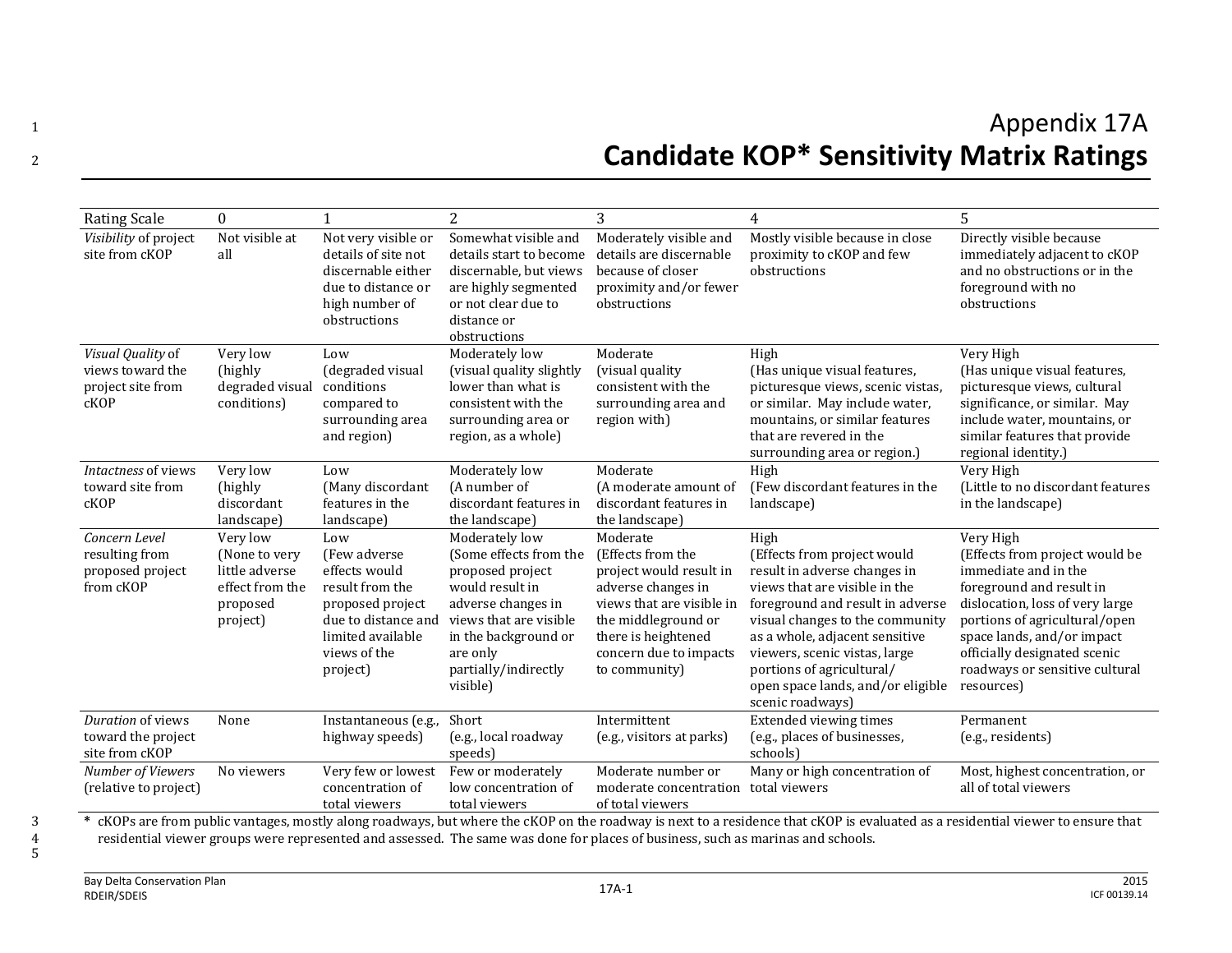## 1 **cKOP Sensitivity Matrix**

| cKOP           | Latitude                      | Longitude                       | Visibility     | Visual<br>Quality | Intactness     | Concern<br>Level | Duration       | Number of<br>Viewers | Total<br>Points |
|----------------|-------------------------------|---------------------------------|----------------|-------------------|----------------|------------------|----------------|----------------------|-----------------|
| $\mathbf{1}$   | N 38°26.130'<br>(38°26'7.8")  | W121°30.550'<br>(121°30'33.0")  | 5              | 4                 | 4              | 5                | 5              | 3                    | 26              |
| $\overline{2}$ | N 38°26.182'<br>(38°26'10.9") | W 121°30.780'<br>(121°30'46.8") | 5              | 4                 | $\overline{4}$ | 5                | 5              | 3                    | 26              |
| 3              | N 38°26.144'<br>(38°26'8.6")  | W121°30.953'<br>(121°30'57.2")  | 5              | 4                 | 4              | 5                | 5              | 3                    | 26              |
| 4              | N 38°26.036'<br>(38°26'2.2")  | W121°31.148'<br>(121°31'8.9")   | 5              | 4                 | 4              | 5                | 5              | 3                    | 26              |
| 5              | N 38°26.150'<br>(38°26'9.0")  | W121°31.335'<br>(121°31'20.1")  | 5              | 4                 | $\overline{4}$ | 5                | 5              | 3                    | 26              |
| 6              | N 38°26.164'<br>(38°26'9.9")  | W121°31.600'<br>(121°31'36.0")  | 3              | 4                 | $\overline{4}$ | $\overline{4}$   | 2              | 3                    | 20              |
| $\overline{7}$ | N 38°26.172'<br>(38°26'10.3") | W121°31.618'<br>(121°31'37.1")  | $\overline{2}$ | 4                 | $\overline{4}$ | $\overline{4}$   | 2              | 3                    | 19              |
| 8              | N 38°26.021'<br>(38°26'1.2")  | W 121°31.643'<br>(121°31'38.6") | 5              | 4                 | $\overline{4}$ | 5                | 2              | 3                    | 23              |
| 9              | N 38°26.041'<br>(38°26'2.5")  | W121°31.926'<br>(121°31'55.6")  | $\overline{2}$ | 4                 | $\overline{4}$ | $\overline{4}$   | 2              | 3                    | 19              |
| 10             | N 38°25.680'<br>(38°25'40.8") | W121°31.946'<br>(121°31'56.7")  | $\overline{2}$ | 4                 | $\overline{4}$ | $\overline{4}$   | 2              | 3                    | 19              |
| 11             | N 38°25.212'<br>(38°25'12.7") | W121°31.624'<br>(121°31'37.4")  | 2              | 4                 | $\overline{4}$ | $\overline{4}$   | 5              | $\overline{4}$       | 23              |
| 12             | N 38°25.078'<br>(38°25'4.7")  | W121°31.535'<br>(121°31'32.1")  | $\mathbf{1}$   | 3                 | 3              | $\overline{4}$   | 5              | $\overline{4}$       | 20              |
| 13             | N 38°24.852'<br>(38°24'51.1") | W 121°31.392'<br>(121°31'23.5") | 5              | 3                 | 3              | 5                | 2              | $\overline{4}$       | 22              |
| 14             | N 38°24.894'<br>(38°24'53.6") | W121°31.202'<br>(121°31'12.1")  | 5              | 4                 | $\overline{4}$ | 5                | $\overline{2}$ | 3                    | 23              |
| 15             | N 38°24.595'<br>(38°24'35.7") | W121°30.992'<br>(121°30'59.5")  | 5              | 4                 | $\overline{4}$ | 5                | 2              | 3                    | 23              |
| 16             | N 38°24.458'<br>(38°24'27.5") | W121°31.103'<br>(121°31'6.2")   | 5              | 4                 | 4              | 5                | 5              | 3                    | 26              |
| 17             | N 38°24.006'<br>(38°24'0.4")  | W121°30.896'<br>(121°30'53.8")  | 4              | 4                 | $\overline{4}$ | $\overline{4}$   | 5              | 3                    | 24              |
| 18             | N 38°23.975'<br>(38°23'58.5") | W 121°30.722'<br>(121°30'43.3") | 5              | 4                 | 4              | 5 <sup>1</sup>   | $\mathbf{2}$   | 3 <sup>1</sup>       | 23              |
| 19             | N 38°23.503'<br>(38°23'30.2") | W121°30.892'<br>(121°30'53.5")  | 5              | 4                 | $\overline{4}$ | 5                | 2              | 3                    | 23              |
| 20             | N 38°23.422'<br>(38°23'25.3") | W 121°30.750'<br>(121°30'45.0") | 4              | $\overline{4}$    | $\overline{4}$ | 5                | 5              | 3                    | 25              |
| 21             | N 38°23.410'<br>(38°23'24.6") | W 121°30.753'<br>(121°30'45.2") | 4              | $\overline{4}$    | $\overline{4}$ | 5                | 2              | 3                    | 22              |
| 22             | N 38°23.406'<br>(38°23'24.3") | W121°30.761'<br>(121°30'45.7")  | $\overline{4}$ | $\overline{4}$    | $\overline{4}$ | 5                | 2              | 3                    | 22              |
| 23             | N 38°23.374'<br>(38°23'22.5") | W 121°30.769'<br>(121°30'46.2") | 4              | $\overline{4}$    | $\overline{4}$ | 5                | 2              | 3                    | 22              |
| 24             | N 38°23.226'<br>(38°23'13.6") | W 121°30.985'<br>(121°30'59.1") | 5              | $\overline{4}$    | $\overline{4}$ | $\overline{4}$   | 2              | 3                    | 22              |
| 25             | N 38°23.119'<br>(38°23'7.1")  | W121°30.902'<br>(121°30'54.1")  | 5              | $\overline{4}$    | $\overline{4}$ | 5                | 5              | 3                    | 26              |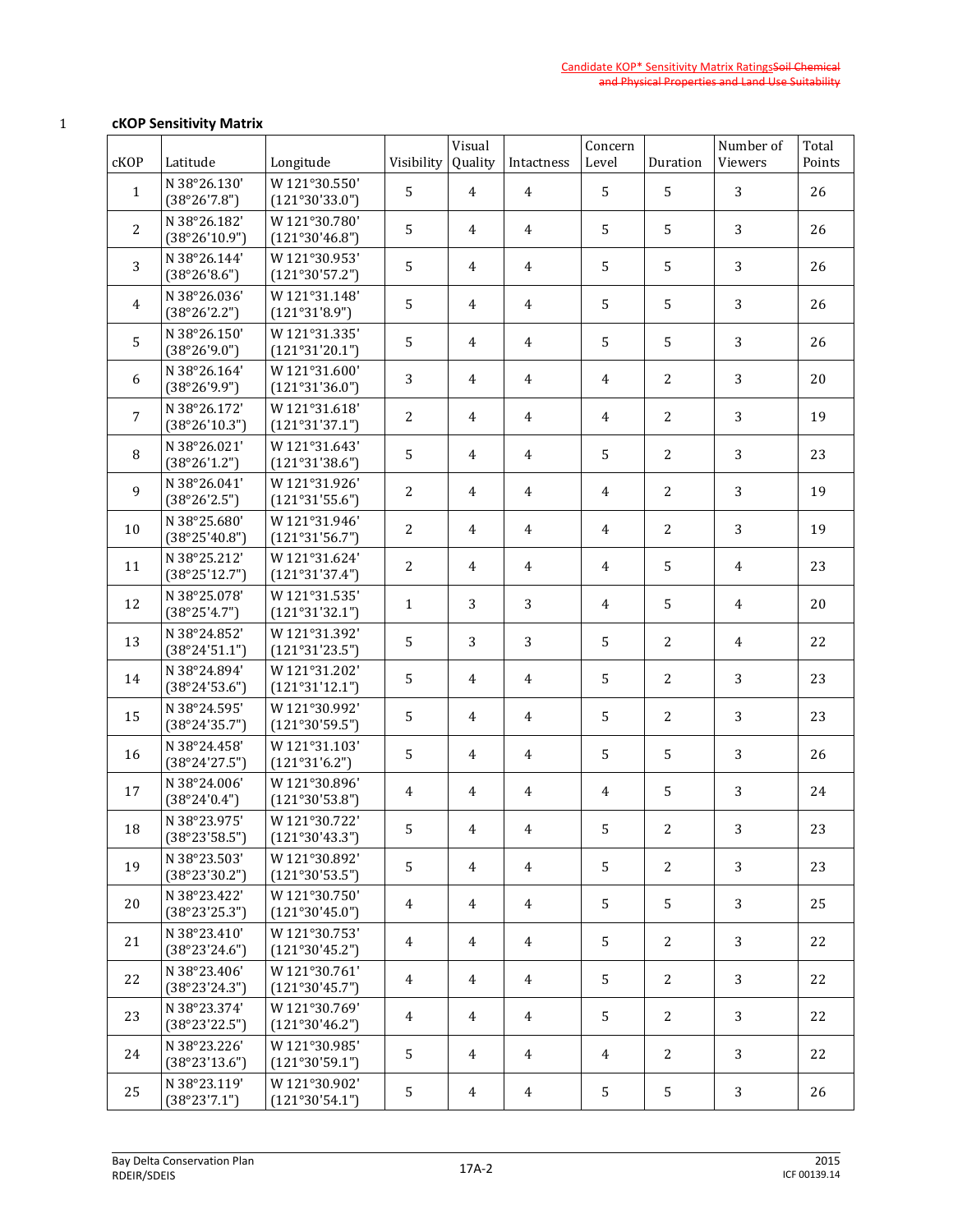| cKOP | Latitude                      | Longitude                       | Visibility | Visual<br>Quality | Intactness     | Concern<br>Level | Duration       | Number of<br>Viewers | Total<br>Points |
|------|-------------------------------|---------------------------------|------------|-------------------|----------------|------------------|----------------|----------------------|-----------------|
| 26   | N 38°23.027'<br>(38°23'1.6")  | W121°31.183'<br>(121°31'11.0")  | 5          | 4                 | $\overline{4}$ | $\overline{4}$   | 3              | 3                    | 23              |
| 27   | N 38°23.009'<br>(38°23'0.6")  | W121°31.215'<br>(121°31'12.9")  | 5          | 4                 | 4              | $\overline{4}$   | 3              | 3                    | 23              |
| 28   | N 38°23.009'<br>(38°23'0.6")  | W121°31.215'<br>(121°31'12.9")  | 5          | $\overline{4}$    | 4              | $\overline{4}$   | 3              | 3                    | 23              |
| 29   | N 38°22.920'<br>(38°22'55.2") | W121°31.168'<br>(121°31'10.1")  | 5          | 4                 | 4              | 5                | 5              | 3                    | 26              |
| 30   | N 38°22.783'<br>(38°22'47.0") | W121°31.503'<br>(121°31'30.2")  | 4          | 4                 | 4              | 4                | 5              | 3                    | 24              |
| 31   | N 38°22.690'<br>(38°22'41.4") | W121°31.413'<br>(121°31'24.8")  | 5          | 4                 | 4              | 5                | 2              | 3                    | 23              |
| 32   | N 38°22.688'<br>(38°22'41.3") | W121°31.409'<br>(121°31'24.5")  | 5          | $\overline{4}$    | 4              | 5                | 2              | 3                    | 23              |
| 33   | N 38°22.445'<br>(38°22'26.7") | W121°31.343'<br>(121°31'20.6")  | 5          | 4                 | 4              | 5                | 2              | 3                    | 23              |
| 34   | N 38°22.434'<br>(38°22'26.0") | W 121°31.328'<br>(121°31'19.7") | 5          | $\overline{4}$    | 4              | 5                | 5              | 3                    | 26              |
| 35   | N 38°22.288'<br>(38°22'17.3") | W 121°31.275'<br>(121°31'16.5") | 4          | 4                 | $\overline{4}$ | $\overline{4}$   | 2              | 3                    | 21              |
| 36   | N 38°22.185'<br>(38°22'11.1") | W121°31.377'<br>(121°31'22.6")  | 5          | 4                 | 4              | 5                | $\overline{2}$ | 3                    | 23              |
| 37   | N 38°22.092'<br>(38°22'5.5")  | W121°31.151'<br>(121°31'9.0")   | 5          | $\mathbf{1}$      | 2              | 5                | 2              | 4                    | 19              |
| 38   | N 38°21.979'<br>(38°21'58.8") | W 121°31.340'<br>(121°31'20.4") | $\sqrt{5}$ | 3                 | 3              | 5                | 2              | 3                    | 21              |
| 39   | N 38°21.799'<br>(38°21'47.9") | W 121°31.187'<br>(121°31'11.2") | 5          | 4                 | 4              | 5                | 2              | 3                    | 23              |
| 40   | N 38°21.622'<br>(38°21'37.3") | W121°31.251'<br>(121°31'15.1")  | 5          | 4                 | 4              | 5                | 2              | 3                    | 23              |
| 41   | N 38°21.612'<br>(38°21'36.7") | W121°31.250'<br>(121°31'15.0")  | 5          | 4                 | 4              | 5                | 5              | 3                    | 26              |
| 42   | N 38°21.649'<br>(38°21'38.9") | W121°31.421'<br>(121°31'25.2")  | 5          | 4                 | $\overline{4}$ | $\overline{4}$   | 5              | 3                    | 25              |
| 43   | N 38°21.604'<br>(38°21'36.3") | W121°31.483'<br>(121°31'29.0")  | 4          | 4                 | 4              | 4                | 5              | 3                    | 24              |
| 44   | N 38°21.509'<br>(38°21'30.5") | W121°31.629'<br>(121°31'37.7")  | 5          | 4                 | $\overline{4}$ | 5                | 2              | 3                    | 23              |
| 45   | N 38°21.496'<br>(38°21'29.7") | W 121°31.462'<br>(121°31'27.7") | 5          | 4                 | $\overline{4}$ | 5                | 5              | 3                    | 26              |
| 46   | N 38°21.483'<br>(38°21'29.0") | W121°31.497'<br>(121°31'29.8")  | 5          | 4                 | $\overline{4}$ | 5                | $\overline{4}$ | 3                    | 25              |
| 47   | N 38°21.359'<br>(38°21'21.5") | W 121°31.619'<br>(121°31'37.1") | 5          | 4                 | $\overline{4}$ | 5                | 5              | 3                    | 26              |
| 48   | N 38°21.357'<br>(38°21'21.4") | W121°31.619'<br>(121°31'37.2")  | 5          | 4                 | $\overline{4}$ | 5                | 2              | 3                    | 23              |
| 49   | N 38°21.266'<br>(38°21'15.9") | W 121°31.914'<br>(121°31'54.8") | 5          | 4                 | $\overline{4}$ | 5                | 2              | 3                    | 23              |
| 50   | N 38°21.144'<br>(38°21'8.6")  | W121°31.829'<br>(121°31'49.8")  | 5          | 4                 | $\overline{4}$ | 5                | 5              | 3                    | 26              |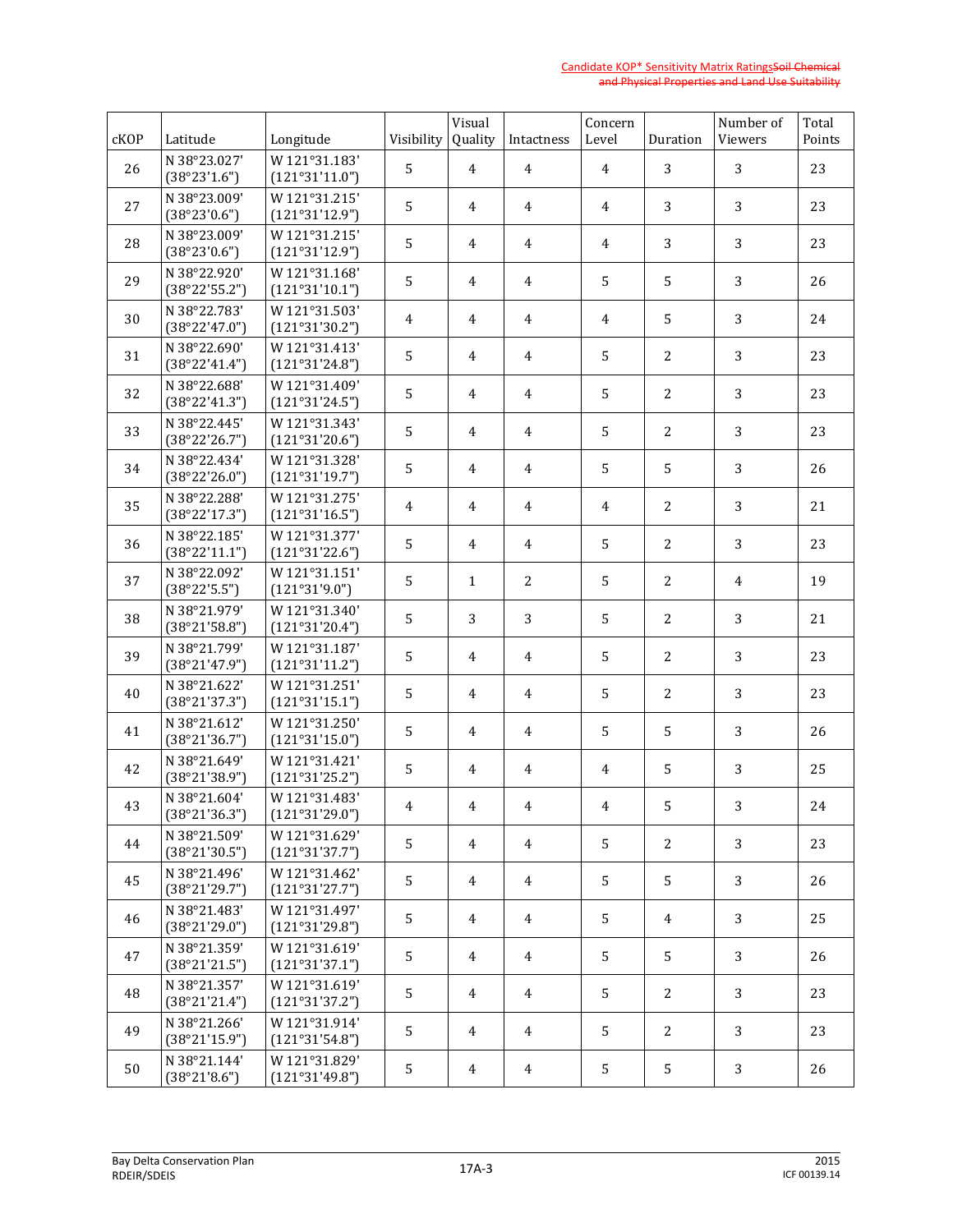| cKOP | Latitude                      | Longitude                       | Visibility       | Visual<br>Quality | Intactness     | Concern<br>Level | Duration       | Number of<br>Viewers | Total<br>Points |
|------|-------------------------------|---------------------------------|------------------|-------------------|----------------|------------------|----------------|----------------------|-----------------|
| 51   | N 38°21.010'<br>(38°21'0.6")  | W121°32.195'<br>(121°32'11.7")  | 5                | 4                 | $\overline{4}$ | 5                | 2              | 3                    | 23              |
| 52   | N 38°20.871'<br>(38°20'52.2") | W 121°32.462'<br>(121°32'27.7") | 3                | 4                 | 4              | $\overline{4}$   | 2              | 3                    | 20              |
| 53   | N 38°20.844'<br>(38°20'50.6") | W121°32.609'<br>(121°32'36.6")  | 4                | 3                 | 3              | $\overline{4}$   | 5              | 3                    | 22              |
| 54   | N 38°20.748'<br>(38°20'44.9") | W121°32.191'<br>(121°32'11.5")  | 5                | 3                 | 4              | 5                | $\overline{2}$ | 3                    | 22              |
| 55   | N 38°20.556'<br>(38°20'33.4") | W121°32.340'<br>(121°32'20.4")  | $\sqrt{5}$       | 3                 | 4              | 4                | $\overline{2}$ | 3                    | 21              |
| 56   | N 38°20.748'<br>(38°20'44.9") | W 121°33.227'<br>(121°33'13.6") | 5                | 4                 | 4              | 5                | 2              | 3                    | 23              |
| 57   | N 38°20.206'<br>(38°20'12.3") | W121°33.875'<br>(121°33'52.5")  | $\mathbf{1}$     | $\overline{4}$    | 4              | 3                | 2              | 3                    | 17              |
| 58   | N 38°19.254'<br>(38°19'15.2") | W 121°34.578'<br>(121°34'34.7") | 4                | 4                 | 4              | 5                | 5              | 3                    | 25              |
| 59   | N 38°18.253'<br>(38°18'15.2") | W 121°34.299'<br>(121°34'17.9") | 3                | $\overline{4}$    | 4              | 3                | 2              | 3                    | 19              |
| 60   | N 38°18.169'<br>(38°18'10.1") | W 121°34.353'<br>(121°34'21.2") | $\mathbf{1}$     | 4                 | 4              | 3                | 2              | 3                    | 17              |
| 61   | N 38°18.010'<br>(38°18'0.6")  | W 121°34.102'<br>(121°34'6.1")  | $\overline{2}$   | 4                 | 3              | 3                | $\overline{2}$ | 3                    | 17              |
| 62   | N 38°17.764'<br>(38°17'45.8") | W 121°34.010'<br>(121°34'0.6")  | $\mathbf{1}$     | 4                 | 4              | 3                | 2              | 3                    | 17              |
| 63   | N 38°17.494'<br>(38°17'29.6") | W 121°33.744'<br>(121°33'44.6") | $\mathbf{1}$     | 4                 | 4              | 3                | 2              | 3                    | 17              |
| 64   | N 38°17.522'<br>(38°17'31.3") | W 121°33.651'<br>(121°33'39.1") | 2                | 4                 | 4              | 3                | 2              | 3                    | 18              |
| 65   | N 38°17.288'<br>(38°17'17.3") | W121°33.380'<br>(121°33'22.8")  | 3                | 4                 | 4              | 3                | 5              | 3                    | 22              |
| 66   | N 38°16.991'<br>(38°16'59.5") | W121°33.156'<br>(121°33'9.3")   | $\boldsymbol{0}$ | 4                 | 4              | 3                | 2              | 3                    | 16              |
| 67   | N 38°16.876'<br>(38°16'52.6") | W121°32.815'<br>(121°32'48.9")  | $\mathbf{1}$     | 4                 | $\overline{4}$ | 3                | 5              | 3                    | 20              |
| 68   | N 38°16.656'<br>(38°16'39.4") | W 121°32.545'<br>(121°32'32.7") | 1                | 4                 | 4              | 3                | 5              | 3                    | 20              |
| 69   | N 38°16.393'<br>(38°16'23.6") | W 121°32.361'<br>(121°32'21.6") | 5                | 4                 | $\overline{4}$ | 3                | 2              | 3                    | 21              |
| 70   | N 38°16.396'<br>(38°16'23.8") | W 121°32.352'<br>(121°32'21.1") | 5                | 4                 | $\overline{4}$ | 3                | 2              | 3                    | 21              |
| 71   | N 38°22.154'<br>(38°22'9.3")  | W121°31.103'<br>(121°31'6.1")   | 4                | 3                 | 3              | 5                | 5              | $\overline{4}$       | 24              |
| 72   | N 38°22.127'<br>(38°22'7.6")  | W 121°30.954'<br>(121°30'57.2") | 5                | 3                 | 3              | 5                | 5              | $\overline{4}$       | 25              |
| 73   | N 38°21.990'<br>(38°21'59.4") | W121°30.924'<br>(121°30'55.4")  | 5                | 3                 | 3              | 5                | 5              | $\overline{4}$       | 25              |
| 74   | N 38°21.989'<br>(38°21'59.3") | W 121°30.634'<br>(121°30'38.0") | 5                | 3                 | 3              | 5                | 5              | $\overline{4}$       | 25              |
| 75   | N 38°21.944'<br>(38°21'56.6") | W121°30.481'<br>(121°30'28.8")  | 5                | 3                 | 3              | $\mathbf{2}$     | $\mathbf{2}$   | 3                    | 18              |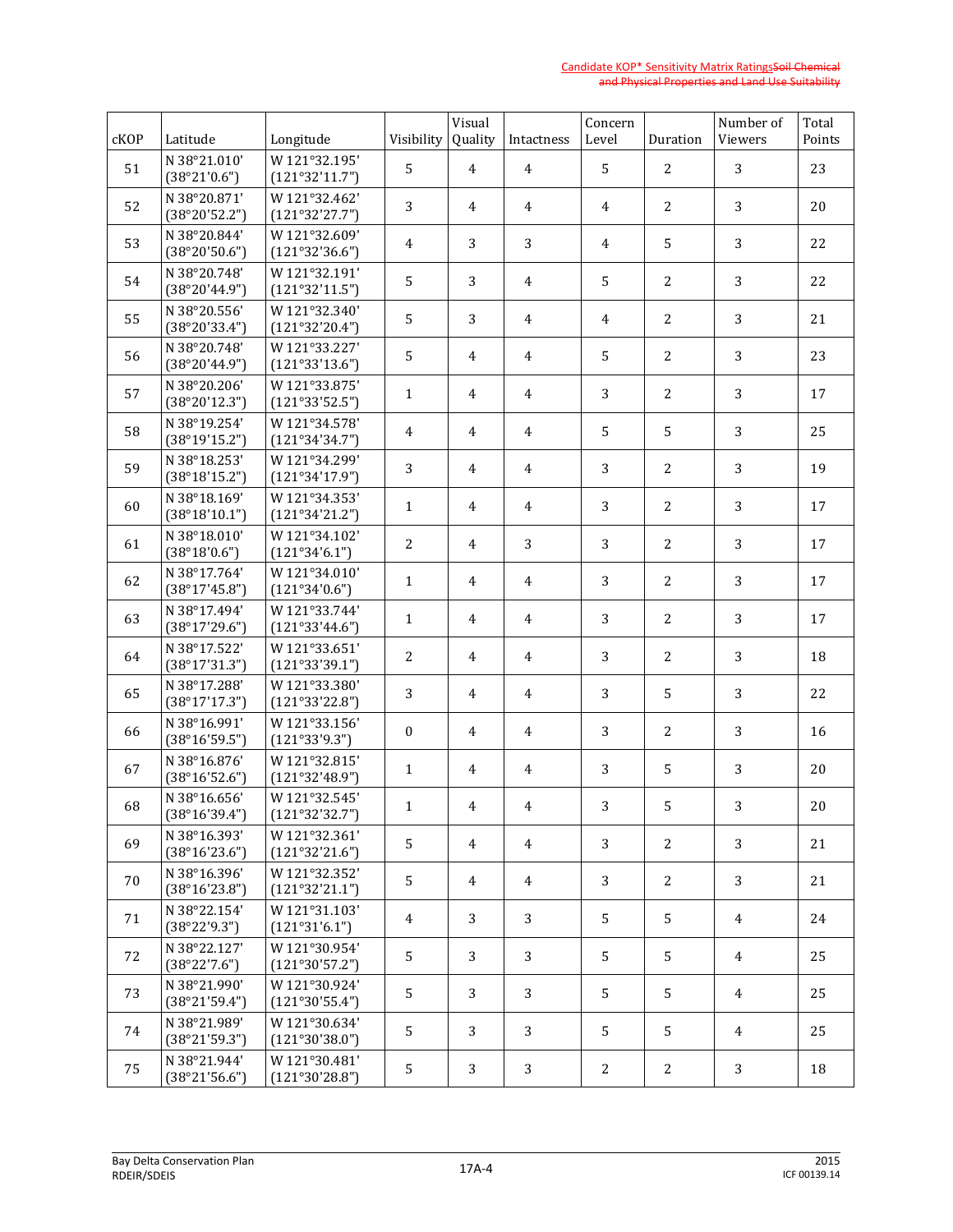| cKOP | Latitude                      | Longitude                       | Visibility       | Visual<br>Quality | Intactness     | Concern<br>Level | Duration       | Number of<br>Viewers | Total<br>Points |
|------|-------------------------------|---------------------------------|------------------|-------------------|----------------|------------------|----------------|----------------------|-----------------|
| 76   | N 38°20.108'<br>(38°20'6.5")  | W121°33.511'<br>(121°33'30.7")  | $\boldsymbol{0}$ | 3                 | $\overline{4}$ | 3                | $\overline{2}$ | 3                    | 15              |
| 77   | N 38°19.822'<br>(38°19'49.3") | W 121°34.042'<br>(121°34'2.5")  | $\mathbf{1}$     | 3                 | 3              | 3                | 5              | $\overline{4}$       | 19              |
| 78   | N 38°19.722'<br>(38°19'43.3") | W 121°34.215'<br>(121°34'13.0") | $\mathbf{1}$     | 2                 | 2              | 3                | 5              | $\overline{4}$       | 17              |
| 79   | N 38°19.682'<br>(38°19'40.9") | W 121°33.336'<br>(121°33'20.2") | 5                | 3                 | 4              | 5                | 5              | $\overline{c}$       | 24              |
| 80   | N 38°19.841'<br>(38°19'50.5") | W 121°32.739'<br>(121°32'44.3") | 5                | 3                 | 4              | 5                | $\overline{2}$ | $\overline{c}$       | 21              |
| 81   | N 38°20.125'<br>(38°20'7.5")  | W 121°32.168'<br>(121°32'10.1") | 5                | 3                 | 4              | 5                | 2              | 2                    | 21              |
| 82   | N 38°20.109'<br>(38°20'6.6")  | W 121°31.756'<br>(121°31'45.3") | 5                | 3                 | 4              | 5                | 2              | 3                    | 22              |
| 83   | N 38°19.309'<br>(38°19'18.5") | W121°31.680'<br>(121°31'40.8")  | 5                | 3                 | 4              | 5                | 2              | 3                    | 22              |
| 84   | N 38°19.236'<br>(38°19'14.2") | W 121°31.596'<br>(121°31'35.7") | 5                | 3                 | 4              | 5                | 5              | 3                    | 25              |
| 85   | N 38°19.227'<br>(38°19'13.6") | W121°31.197'<br>(121°31'11.8")  | 5                | 3                 | 4              | 5                | 2              | 3                    | 22              |
| 86   | N 38°19.232'<br>(38°19'13.9") | W121°31.086'<br>(121°31'5.2")   | 5                | 3                 | 4              | 5                | 5              | 3                    | 25              |
| 87   | N 38°19.229'<br>(38°19'13.7") | W 121°30.162'<br>(121°30'9.7")  | 5                | 3                 | 4              | 5                | 2              | 3                    | 22              |
| 88   | N 38°19.144'<br>(38°19'8.7")  | W121°31.173'<br>(121°31'10.4")  | 5                | 3                 | 4              | 5                | 2              | 3                    | 22              |
| 89   | N 38°18.802'<br>(38°18'48.1") | W121°31.110'<br>(121°31'6.6")   | 5                | 3                 | $\overline{4}$ | 5                | 2              | 2                    | 21              |
| 90   | N 38°18.802'<br>(38°18'48.1") | W 121°31.857'<br>(121°31'51.4") | 5                | 3                 | 4              | 5                | 2              | $\overline{c}$       | 21              |
| 91   | N 38°18.594'<br>(38°18'35.6") | W 121°32.163'<br>(121°32'9.8")  | 5                | 3                 | 4              | 5                | 2              | 2                    | 21              |
| 92   | N 38°18.407'<br>(38°18'24.4") | W 121°33.132'<br>(121°33'7.9")  | 5                | 3                 | 4              | 5                | 2              | $\overline{c}$       | 21              |
| 93   | N 38°14.323'<br>(38°14'19.3") | W121°31.846'<br>(121°31'50.8")  | $\overline{2}$   | 4                 | $\overline{4}$ | 3                | 5              | 3                    | 21              |
| 94   | N 38°14.282'<br>(38°14'16.9") | W121°32.067'<br>(121°32'4.0")   | 5                | 4                 | $\overline{4}$ | $\overline{4}$   | 2              | 3                    | 22              |
| 95   | N 38°14.280'<br>(38°14'16.8") | W 121°32.092'<br>(121°32'5.5")  | 5                | 4                 | $\overline{4}$ | $\overline{4}$   | $\mathbf{2}$   | 3                    | 22              |
| 96   | N 38°9.757'<br>(38°9'45.4")   | W 121°36.611'<br>(121°36'36.7") | $\overline{c}$   | 4                 | $\overline{4}$ | $\boldsymbol{0}$ | 2              | $\overline{4}$       | 16              |
| 97   | N 38°6.799'<br>(38°6'47.9")   | W121°32.565'<br>(121°32'33.9")  | $\boldsymbol{0}$ | 4                 | 3              | 3                | 3              | 3                    | 16              |
| 98   | N 37°53.396'<br>(37°53'23.8") | W121°33.883'<br>(121°33'53.0")  | 5                | 4                 | $\overline{4}$ | $\overline{4}$   | $\mathbf{1}$   | 3                    | 21              |
| 99   | N 37°53.401'<br>(37°53'24.0") | W 121°33.001'<br>(121°33'0.1")  | 5                | 4                 | 3              | $\overline{4}$   | $\mathbf{1}$   | 3                    | 20              |
| 100  | N 37°51.010'<br>(37°51'0.6")  | W121°37.384'<br>(121°37'23.0")  | 5                | $\overline{4}$    | 3              | $\overline{4}$   | $\mathbf{1}$   | 3                    | 20              |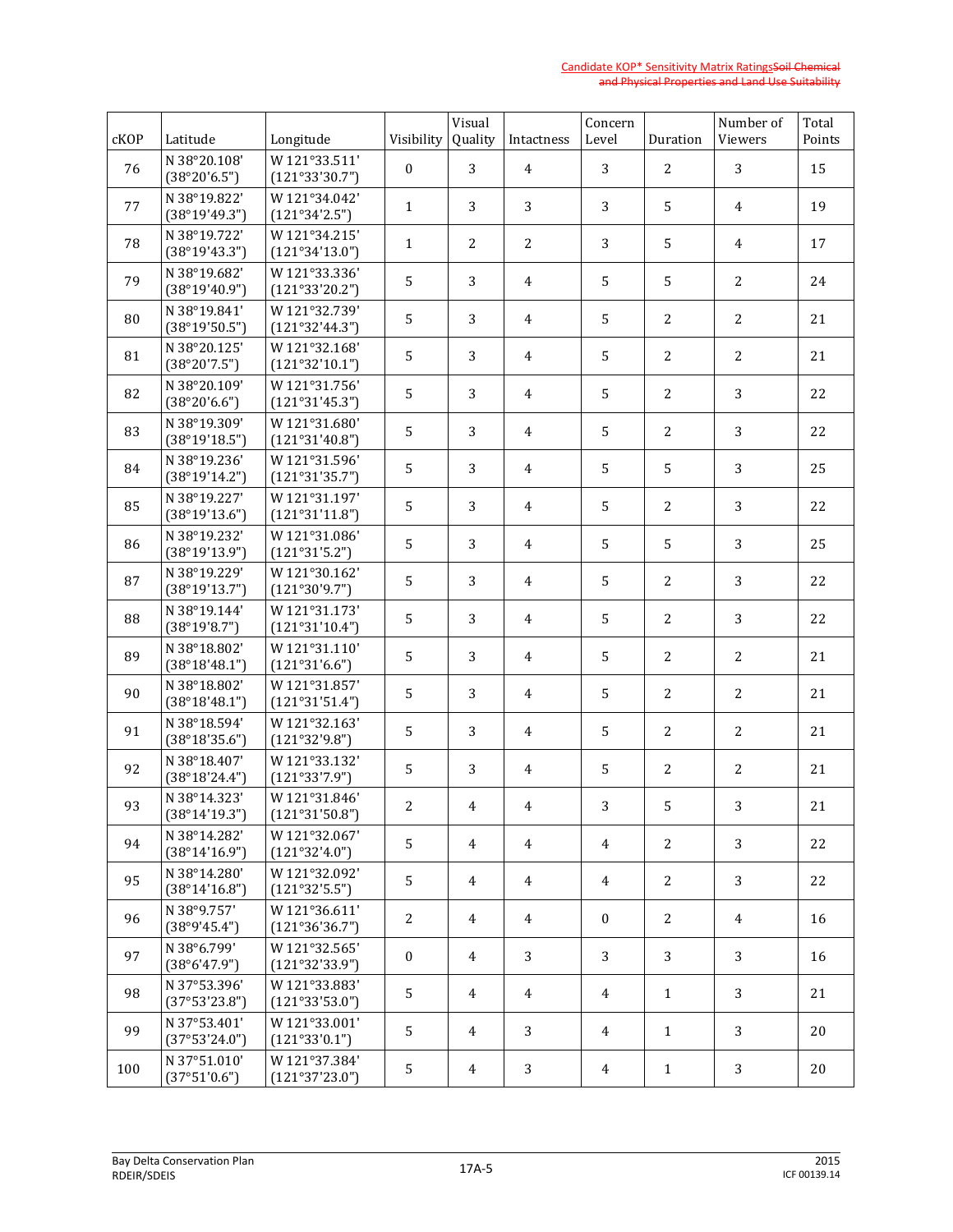| cKOP | Latitude                      | Longitude                       | Visibility     | Visual<br>Quality | Intactness     | Concern<br>Level | Duration       | Number of<br>Viewers | Total<br>Points |
|------|-------------------------------|---------------------------------|----------------|-------------------|----------------|------------------|----------------|----------------------|-----------------|
| 101  | N 37°49.756'<br>(37°49'45.4") | W 121°36.286'<br>(121°36'17.2") | 2              | 3                 | 2              | $\overline{4}$   | $\mathbf{1}$   | 3                    | 15              |
| 102  | N 37°49.397'<br>(37°49'23.8") | W 121°35.785'<br>(121°35'47.1") | 5              | 4                 | 2              | $\overline{4}$   | $\mathbf{1}$   | 3                    | 19              |
| 103  | N 37°48.983'<br>(37°48'59.0") | W121°35.099'<br>(121°35'5.9")   | 5              | 3                 | 2              | $\overline{4}$   | $\mathbf{1}$   | 3                    | 18              |
| 104  | N 37°48.997'<br>(37°48'59.8") | W121°35.052'<br>(121°35'3.1")   | 5              | 3                 | 2              | 4                | $\overline{2}$ | 3                    | 19              |
| 105  | N 37°48.679'<br>(37°48'40.7") | W 121°34.632'<br>(121°34'37.9") | 5              | 3                 | 2              | 4                | $\mathbf{1}$   | 3                    | 18              |
| 106  | N 37°49.015'<br>(37°49'0.9")  | W121°33.670'<br>(121°33'40.2")  | 5              | $\overline{2}$    | 2              | 4                | $\overline{2}$ | 3                    | 18              |
| 107  | N 37°48.836'<br>(37°48'50.1") | W121°33.569'<br>(121°33'34.1")  | 5              | 3                 | 2              | $\overline{4}$   | $\overline{2}$ | 3                    | 19              |
| 108  | N 37°48.717'<br>(37°48'43.0") | W121°33.598'<br>(121°33'35.8")  | $\overline{2}$ | 3                 | 2              | 4                | $\overline{2}$ | 3                    | 16              |
| 109  | N 37°48.674'<br>(37°48'42.0") | W 121°33.597'<br>(121°33'35.8") | 3              | 3                 | 2              | $\overline{4}$   | $\overline{2}$ | 3                    | 17              |
| 110  | N 37°48.663'<br>(37°48'39.8") | W 121°33.605'<br>(121°33'36.3") | 3              | 3                 | 2              | $\overline{4}$   | $\overline{2}$ | 3                    | 17              |
| 111  | N 37°48.679'<br>(37°48'40.7") | W121°33.551'<br>(121°33'33.0")  | $\overline{2}$ | 3                 | 2              | 5                | 5              | 3                    | 20              |
| 112  | N 38°19.337'<br>(38°19'20.2") | W 121°27.964'<br>(121°27'57.9") | $\mathbf{0}$   | 3                 | 2              | 5                | $\mathbf{1}$   | 4                    | 15              |
| 113  | N 38°16.948'<br>(38°16'56.9") | W 121°27.662'<br>(121°27'39.7") | 3              | 3                 | 3              | 3                | $\overline{2}$ | 3                    | 17              |
| 114  | N 38°16.817'<br>(38°16'49.0") | W 121°27.864'<br>(121°27'51.9") | 3              | 3                 | 3              | 3                | $\overline{2}$ | 3                    | 17              |
| 115  | N 38°16.607'<br>(38°16'36.4") | W 121°29.059'<br>(121°29'3.5")  | 4              | 3                 | 3              | 3                | 2              | 3                    | 18              |
| 116  | N 38°15.046'<br>(38°15'2.7")  | W 121°28.020'<br>(121°28'1.3")  | 4              | 3                 | 3              | 3                | 5              | 2                    | 20              |
| 117  | N 38°14.762'<br>(38°14'45.7") | W 121°27.703'<br>(121°27'42.2") | 5              | 3                 | 4              | 5                | 2              | $\overline{c}$       | 21              |
| 118  | N 38°14.763'<br>(38°14'45.8") | W 121°26.792'<br>(121°26'47.5") | 5              | 3                 | 4              | 5                | 2              | $\mathbf{2}$         | 21              |
| 119  | N 38°13.535'<br>(38°13'32.1") | W 121°26.779'<br>(121°26'46.8") | $\overline{4}$ | 3                 | 3              | $\overline{4}$   | 5              | 3                    | 22              |
| 120  | N 38°13.570'<br>(38°13'34.2") | W121°25.936'<br>(121°25'56.1")  | 5              | 3                 | 3              | 5                | 2              | 3                    | 21              |
| 121  | N 38°12.683'<br>(38°12'41.0") | W 121°26.795'<br>(121°26'47.7") | 3              | 3                 | 2              | $\overline{4}$   | 5              | 2                    | 19              |
| 122  | N 38°12.278'<br>(38°12'16.6") | W 121°26.832'<br>(121°26'49.9") | 4              | 3                 | $\overline{4}$ | $\overline{4}$   | 2              | $\mathbf{2}$         | 19              |
| 123  | N 38°11.387'<br>(38°11'23.3") | W121°26.829'<br>(121°26'49.7")  | 5              | 3                 | 3              | $\mathbf{2}$     | 2              | 2                    | 17              |
| 124  | N 38°11.380'<br>(38°11'22.8") | W121°26.080'<br>(121°26'4.8")   | 5              | 3                 | 3              | 5                | 2              | 2                    | 20              |
| 125  | N 38°6.918'<br>(38°6'55.1")   | W 121°26.752'<br>(121°26'45.1") | 5              | 3                 | 3              | $\overline{4}$   | $\mathbf{1}$   | 3                    | 19              |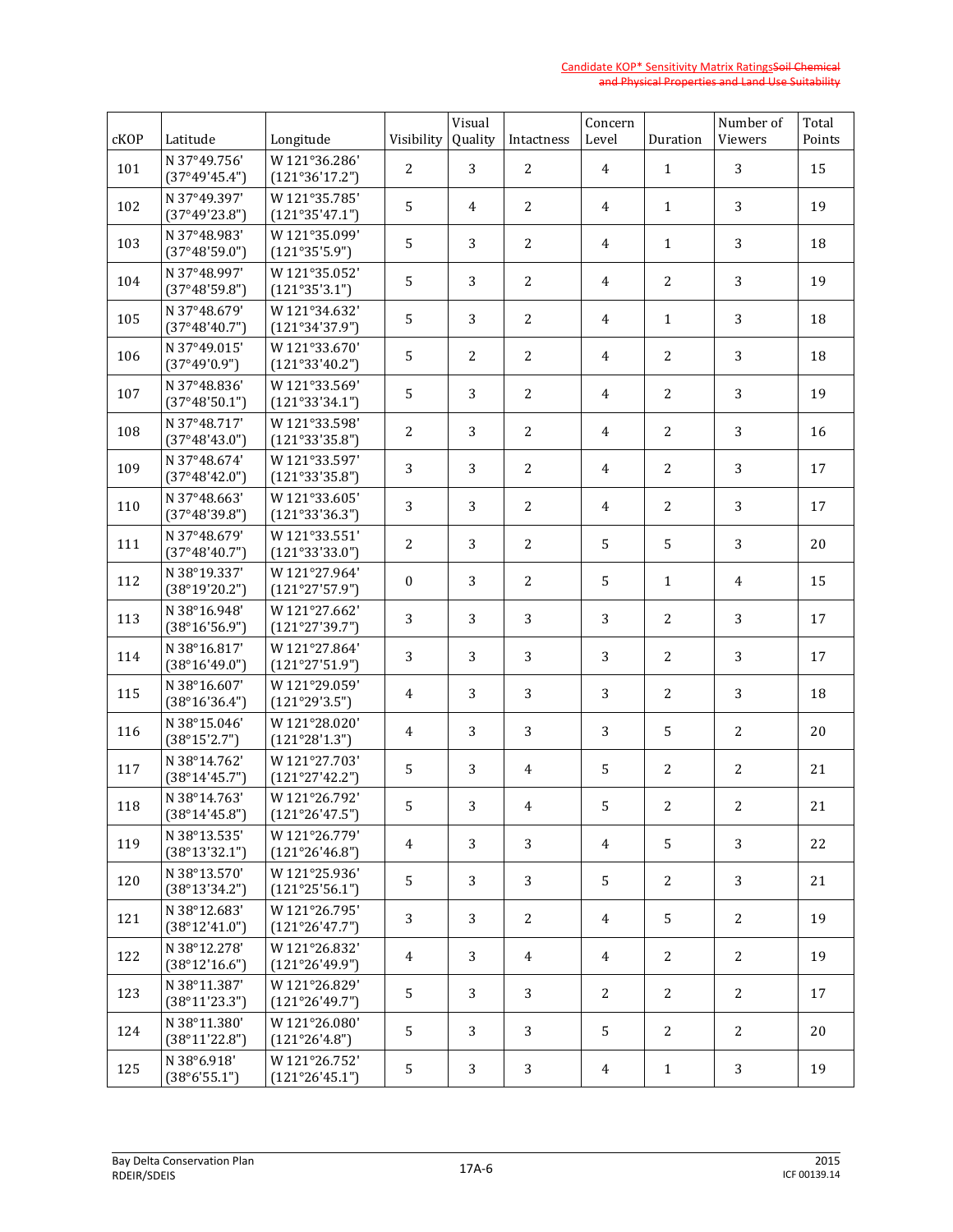| cKOP | Latitude                      | Longitude                       | Visibility     | Visual<br>Quality | Intactness     | Concern<br>Level | Duration       | Number of<br>Viewers | Total<br>Points |
|------|-------------------------------|---------------------------------|----------------|-------------------|----------------|------------------|----------------|----------------------|-----------------|
| 126  | N 38°6.917'<br>(38°6'55.0")   | W 121°26.380'<br>(121°26'22.8") | $\overline{2}$ | 3                 | 3              | 3                | $\mathbf{1}$   | 3                    | 15              |
| 127  | N 38°6.916'<br>(38°6'54.9")   | W 121°26.380'<br>(121°26'22.8") | 3              | 3                 | 4              | 3                | $\mathbf{1}$   | 3                    | 17              |
| 128  | N 38°6.917'<br>(38°6'55.0")   | W 121°26.126'<br>(121°26'7.6")  | 3              | 3                 | 4              | 3                | $\mathbf{1}$   | 3                    | 17              |
| 129  | N 38°6.913'<br>(38°6'54.8")   | W121°25.916'<br>(121°25'54.9")  | 4              | 3                 | $\overline{4}$ | 4                | $\mathbf{1}$   | 3                    | 19              |
| 130  | N 38°6.925'<br>(38°6'55.5")   | W 121°25.795'<br>(121°25'47.7") | 5              | 3                 | 3              | 5                | $\mathbf{1}$   | 3                    | 20              |
| 131  | N 38°6.927'<br>(38°6'55.6")   | W 121°25.772'<br>(121°25'46.3") | 5              | 3                 | 3              | 5                | $\mathbf{1}$   | 3                    | 20              |
| 132  | N 38°6.969'<br>(38°6'58.1")   | W121°25.357'<br>(121°25'21.4")  | 5              | 3                 | 3              | 5                | $\mathbf{1}$   | 3                    | 20              |
| 133  | N 38°6.954'<br>(38°6'57.2")   | W 121°25.357'<br>(121°25'21.4") | 5              | 3                 | 3              | 5                | $\mathbf{1}$   | 3                    | 20              |
| 134  | N 38°3.480'<br>(38°3'28.8")   | W 121°23.895'<br>(121°23'53.7") | 5              | 3                 | 3              | 3                | $\overline{c}$ | 3                    | 19              |
| 135  | N 38°3.524'<br>(38°3'31.4")   | W 121°25.061'<br>(121°25'3.6")  | 4              | 4                 | 3              | 3                | $\overline{c}$ | 3                    | 19              |
| 136  | N 38°3.030'<br>(38°3'1.8")    | W121°25.083'<br>(121°25'4.9")   | 4              | 4                 | 3              | 3                | 4              | 3                    | 21              |
| 137  | N 38°2.770'<br>(38°2'46.2")   | W121°25.111'<br>(121°25'6.7")   | 4              | 3                 | 3              | 3                | 4              | 3                    | 20              |
| 138  | N 38°2.613'<br>(38°2'36.8")   | W 121°25.013'<br>(121°25'0.8")  | $\mathbf{1}$   | 3                 | 3              | 3                | 4              | 3                    | 17              |
| 139  | N 37°59.660'<br>(37°59'39.6") | W 121°25.225'<br>(121°25'13.5") | 4              | 3                 | 2              | 4                | 2              | 2                    | 17              |
| 140  | N 37°59.248'<br>(37°59'14.9") | W 121°24.517'<br>(121°24'31.0") | 4              | 3                 | 3              | 4                | 4              | 3                    | 21              |
| 141  | N 38°21.612'<br>(38°21'36.7") | W121°31.250'<br>(121°31'15.0")  | 5              | 3                 | 3              | 5                | 2              | 2                    | 20              |
| 142  | N 37°57.338'<br>(37°57'20.3") | W 121°24.602'<br>(121°24'36.1") | 3              | 3                 | 3              | 5                | 5              | $\overline{c}$       | 21              |
| 143  | N 37°56.751'<br>(37°56'45.1") | W 121°25.322'<br>(121°25'19.3") | 5              | 3                 | 4              | 5                | 2              | $\mathbf{2}$         | 21              |
| 144  | N 37°56.914'<br>(37°56'54.8") | W 121°24.228'<br>(121°24'13.7") | 5              | 3                 | 3              | 5                | 2              | 2                    | 20              |
| 145  | N 37°55.807'<br>(37°55'48.4") | W 121°25.636'<br>(121°25'38.2") | 2              | 3                 | 3              | 3                | 2              | 2                    | 15              |
| 146  | N 37°55.380'<br>(37°55'22.8") | W121°26.038'<br>(121°26'2.3")   | 3              | 3                 | 4              | 3                | $\mathbf{1}$   | 3                    | 17              |
| 147  | N 37°55.617'<br>(37°55'37.0") | W 121°25.567'<br>(121°25'34.0") | 4              | 3                 | 2              | $\overline{4}$   | $\mathbf{1}$   | 3                    | 17              |
| 148  | N 37°55.609'<br>(37°55'36.6") | W 121°25.517'<br>(121°25'31.0") | 5              | 3                 | 3              | 5                | $\mathbf{1}$   | 3                    | 20              |
| 149  | N 37°55.608'<br>(37°55'36.5") | W 121°24.813'<br>(121°24'48.8") | 5              | 3                 | 3              | 5                | $\mathbf{1}$   | 3                    | 20              |
| 150  | N 37°55.616'<br>(37°55'37.0") | W 121°24.630'<br>(121°24'37.8") | 5              | 3                 | 3              | $\overline{4}$   | $\mathbf{1}$   | 2                    | 18              |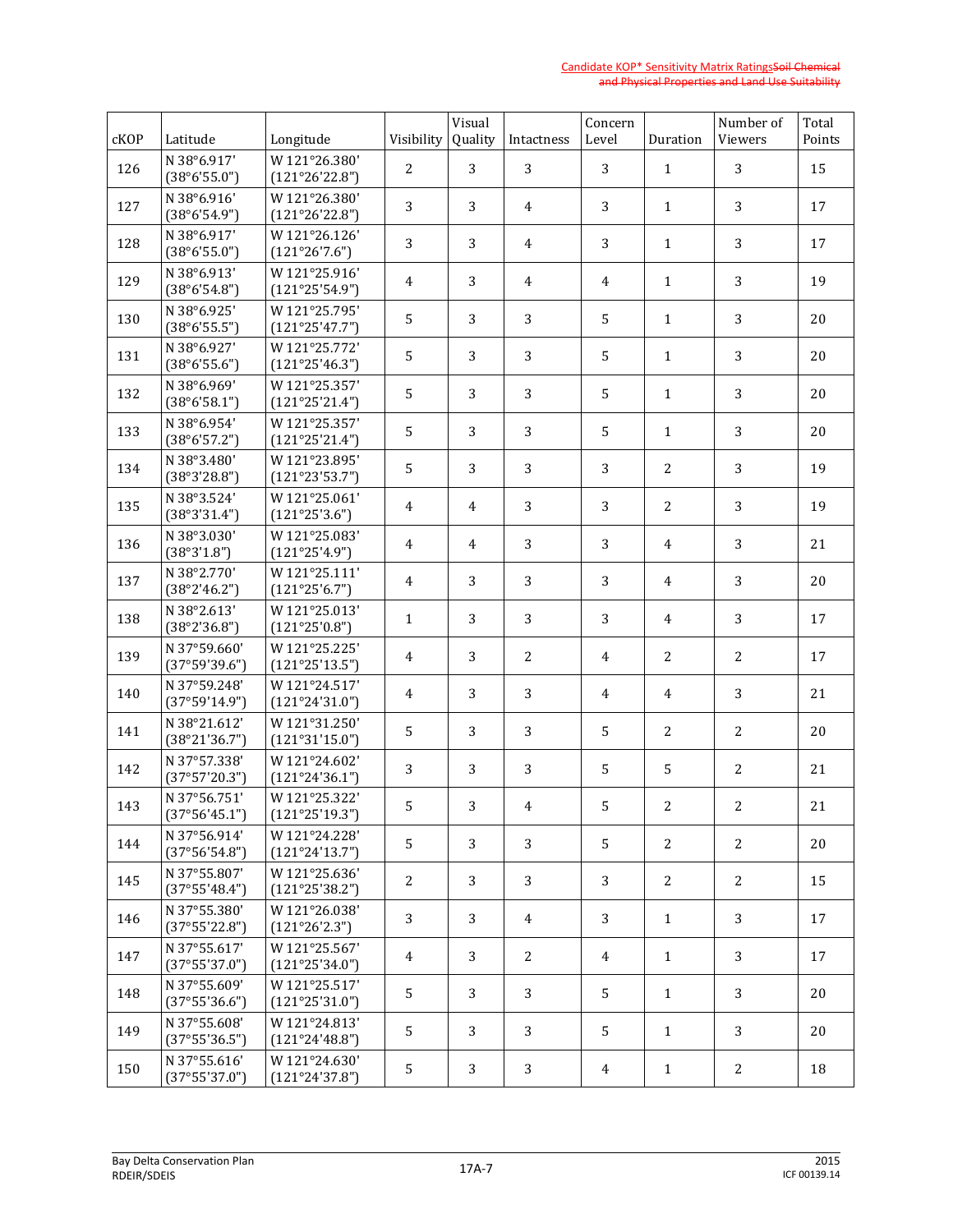| cKOP | Latitude                      | Longitude                       | Visibility       | Visual<br>Quality | Intactness     | Concern<br>Level | Duration       | Number of<br>Viewers | Total<br>Points |
|------|-------------------------------|---------------------------------|------------------|-------------------|----------------|------------------|----------------|----------------------|-----------------|
| 151  | N 37°53.749'<br>(37°53'44.9") | W 121°27.649'<br>(121°27'39.0") | 5                | 4                 | 3              | 5                | 2              | $\overline{2}$       | 21              |
| 152  | N 37°53.083'<br>(37°53'5.0")  | W 121°27.409'<br>(121°27'24.5") | 5                | 4                 | 3              | 5                | $\overline{2}$ | 2                    | 21              |
| 153  | N 37°50.519'<br>(37°50'31.2") | W121°32.236'<br>(121°32'14.2")  | 3                | 3                 | 2              | 3                | 2              | 2                    | 15              |
| 154  | N 37°50.527'<br>(37°50'31.6") | W121°30.836'<br>(121°30'50.1")  | 5                | 4                 | 3              | 5                | 5              | $\overline{c}$       | 24              |
| 155  | N 37°50.532'<br>(37°50'31.9") | W121°30.012'<br>(121°30'0.7")   | 5                | 4                 | 4              | 5                | $\overline{c}$ | $\overline{2}$       | 22              |
| 156  | N 38°26.207'<br>(38°26'12.4") | W121°31.621'<br>(121°31'37.2")  | 3                | 3                 | 3              | 5                | 5              | $\mathbf{1}$         | 20              |
| 157  | N 38°25.224'<br>(38°25'13.4") | W 121°31.682'<br>(121°31'40.9") | $\mathbf{1}$     | 3                 | 2              | 3                | 5              | $\overline{4}$       | 18              |
| 158  | N 38°24.970'<br>(38°24'58.2") | W121°32.308'<br>(121°32'18.5")  | 5                | 3                 | $\overline{4}$ | 5                | 5              | 3                    | 25              |
| 159  | N 38°24.860'<br>(38°24'51.6") | W 121°33.022'<br>(121°33'1.3")  | 3                | 3                 | 3              | 3                | 5              | 3                    | 20              |
| 160  | N 38°24.176'<br>(38°24'10.6") | W 121°32.664'<br>(121°32'39.8") | $\boldsymbol{0}$ | 4                 | $\overline{4}$ | $\boldsymbol{0}$ | $\overline{c}$ | $\overline{c}$       | 12              |
| 161  | N 38°23.411'<br>(38°23'24.7") | W121°32.902'<br>(121°32'54.1")  | $\mathbf{0}$     | 4                 | 4              | $\mathbf{0}$     | $\overline{c}$ | $\overline{c}$       | 12              |
| 162  | N 38°22.229'<br>(38°22'13.7") | W 121°34.224'<br>(121°34'13.4") | 5                | 3                 | 4              | 4                | $\overline{c}$ | $\overline{c}$       | 20              |
| 163  | N 38°22.258'<br>(38°22'15.5") | W 121°35.007'<br>(121°35'0.4")  | 5                | 3                 | 3              | 4                | $\overline{c}$ | 3                    | 20              |
| 164  | N 38°21.386'<br>(38°21'23.2") | W 121°35.082'<br>(121°35'4.9")  | 5                | 3                 | $\overline{4}$ | 5                | $\overline{c}$ | 3                    | 22              |
| 165  | N 38°21.381'<br>(38°21'22.9") | W121°35.063'<br>(121°35'3.8")   | 5                | 3                 | 4              | 5                | 2              | 3                    | 22              |
| 166  | N 38°21.417'<br>(38°21'25.0") | W 121°37.223'<br>(121°37'13.4") | 5                | 3                 | 4              | 5                | 2              | 2                    | 21              |
| 167  | N 38°20.678'<br>(38°20'40.7") | W 121°37.229'<br>(121°37'13.8") | 3                | 4                 | 4              | 3                | 2              | 3                    | 19              |
| 168  | N 38°20.679'<br>(38°20'40.7") | W 121°37.769'<br>(121°37'46.1") | 5                | 4                 | 4              | 5                | 2              | 3 <sup>1</sup>       | 23              |
| 169  | N 38°18.821'<br>(38°18'49.3") | W121°37.849'<br>(121°37'50.9")  | 4                | 4                 | 4              | $\overline{4}$   | 2              | 3                    | 21              |
| 170  | N 38°17.613'<br>(38°17'36.8") | W 121°38.696'<br>(121°38'41.7") | 5                | 3                 | 2              | $\overline{4}$   | 2              | 3                    | 19              |
| 171  | N 38°17.426'<br>(38°17'25.6") | W 121°38.692'<br>(121°38'41.5") | $\mathbf{1}$     | 3                 | 2              | $\overline{4}$   | $\overline{4}$ | 3                    | 17              |
| 172  | N 38°17.390'<br>(38°17'23.4") | W121°38.343'<br>(121°38'20.6")  | 5                | 4                 | $\overline{4}$ | $\overline{4}$   | 2              | 3                    | 22              |
| 173  | N 38°17.423'<br>(38°17'25.4") | W 121°38.107'<br>(121°38'6.4")  | 5                | 4                 | $\overline{4}$ | $\overline{4}$   | 2              | 3                    | 22              |
| 174  | N 38°17.516'<br>(38°17'31.0") | W121°38.043'<br>(121°38'2.6")   | 5                | 4                 | $\overline{4}$ | $\overline{4}$   | 2              | 3                    | 22              |
| 175  | N 38°16.523'<br>(38°16'31.4") | W121°38.385'<br>(121°38'23.1")  | 5                | 4                 | $\overline{4}$ | 5                | $\mathbf{2}$   | 3                    | 23              |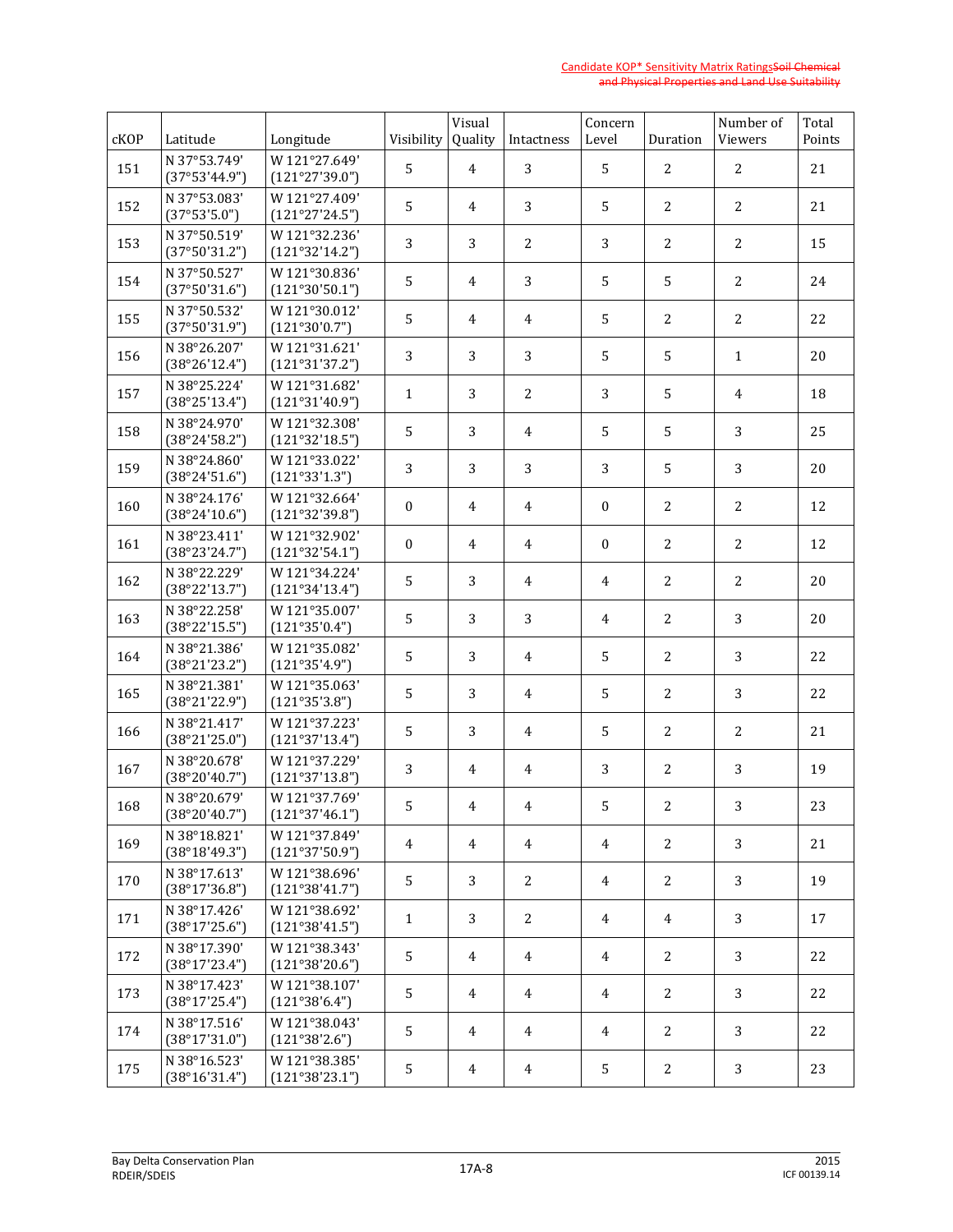| cKOP | Latitude                      | Longitude                       | Visibility       | Visual<br>Quality | Intactness     | Concern<br>Level | Duration       | Number of<br>Viewers | Total<br>Points |
|------|-------------------------------|---------------------------------|------------------|-------------------|----------------|------------------|----------------|----------------------|-----------------|
| 176  | N 38°15.923'<br>(38°15'55.4") | W 121°38.577'<br>(121°38'34.6") | 5                | 4                 | 3              | 5                | 5              | 3                    | 25              |
| 177  | N 38°14.582'<br>(38°14'34.9") | W121°39.540'<br>(121°39'32.4")  | 5                | 4                 | 4              | 5                | $\overline{2}$ | 3                    | 23              |
| 178  | N 38°14.570'<br>(38°14'34.2") | W 121°39.465'<br>(121°39'27.9") | 5                | 4                 | 4              | 5                | 2              | 3                    | 23              |
| 179  | N 38°14.544'<br>(38°14'32.6") | W121°38.506'<br>(121°38'30.3")  | 5                | 4                 | $\overline{4}$ | 5                | $\overline{2}$ | 3                    | 23              |
| 180  | N 38°13.923'<br>(38°13'55.4") | W121°40.111'<br>(121°40'6.7")   | 5                | 4                 | 4              | 5                | $\overline{2}$ | 3                    | 23              |
| 181  | N 38°8.907'<br>(38°8'54.4")   | W 121°39.244'<br>(121°39'14.7") | 4                | 4                 | $\overline{4}$ | 4                | $\mathbf{1}$   | 3                    | 20              |
| 182  | N 37°59.444'<br>(37°59'26.6") | W 121°39.529'<br>(121°39'31.7") | $\boldsymbol{0}$ | 3                 | 2              | $\mathbf{1}$     | $\overline{2}$ | $\overline{4}$       | 12              |
| 183  | N 37°59.471'<br>(37°59'28.2") | W121°38.474'<br>(121°38'28.5")  | $\mathbf{1}$     | $\overline{2}$    | 2              | $\mathbf{1}$     | $\overline{2}$ | 4                    | 12              |
| 184  | N 37°58.131'<br>(37°58'7.8")  | W 121°38.450'<br>(121°38'27.0") | 5                | $\overline{2}$    | 2              | 5                | $\overline{2}$ | $\overline{4}$       | 20              |
| 185  | N 37°58.131'<br>(37°58'7.8")  | W 121°37.449'<br>(121°37'26.9") | 3                | 3                 | 2              | $\overline{4}$   | 5              | $\overline{4}$       | 21              |
| 186  | N 37°57.269'<br>(37°57'16.1") | W121°38.454'<br>(121°38'27.3")  | 3                | 3                 | 2              | 4                | $\overline{2}$ | 4                    | 18              |
| 187  | N 37°56.401'<br>(37°56'24.1") | W 121°38.435'<br>(121°38'26.1") | 4                | 3                 | 3              | 4                | $\overline{2}$ | 4                    | 20              |
| 188  | N 37°56.402'<br>(37°56'24.1") | W 121°37.361'<br>(121°37'21.6") | 5                | $\overline{2}$    | 2              | 5                | 4              | 4                    | 22              |
| 189  | N 37°55.534'<br>(37°55'32.0") | W 121°38.421'<br>(121°38'25.2") | 5                | 3                 | 2              | 4                | 5              | 5                    | 24              |
| 190  | N 37°55.534'<br>(37°55'32.1") | W 121°37.373'<br>(121°37'22.4") | 5                | $\overline{2}$    | 2              | 5                | 2              | 5                    | 21              |
| 191  | N 37°54.655'<br>(37°54'39.3") | W 121°38.282'<br>(121°38'16.9") | 5                | 3                 | 3              | 5                | 2              | 5                    | 23              |
| 192  | N 37°54.654'<br>(37°54'39.3") | W 121°37.394'<br>(121°37'23.7") | 5                | 3                 | 2              | 5                | 2              | 5                    | 22              |
| 193  | N 37°53.790'<br>(37°53'47.4") | W 121°38.295'<br>(121°38'17.7") | 5                | 3                 | 3              | 5                | 2              | 5                    | 23              |
| 194  | N 37°53.788'<br>(37°53'47.3") | W 121°37.405'<br>(121°37'24.3") | 2                | 2                 | 2              | $\overline{4}$   | 5              | 5                    | 20              |
| 195  | N 37°53.386'<br>(37°53'23.1") | W 121°38.404'<br>(121°38'24.2") | 5                | 4                 | 3              | 5                | 2              | 5                    | 24              |
| 196  | N 37°53.421'<br>(37°53'25.3") | W121°37.376'<br>(121°37'22.6")  | $\mathbf{1}$     | 2                 | 2              | 2                | 4              | 5                    | 16              |
| 197  | N 37°53.401'<br>(37°53'24.1") | W 121°36.188'<br>(121°36'11.3") | 2                | 3                 | 3              | 3                | 2              | 5                    | 18              |
| 198  | N 37°52.504'<br>(37°52'30.2") | W 121°37.385'<br>(121°37'23.1") | 3                | 3                 | 2              | $\overline{4}$   | 4              | $\overline{4}$       | 20              |
| 199  | N 37°52.048'<br>(37°52'2.9")  | W 121°37.430'<br>(121°37'25.8") | $\mathbf{1}$     | 4                 | $\overline{4}$ | 3                | 5              | $\overline{4}$       | 21              |
| 200  | N 37°52.043'<br>(37°52'2.6")  | W121°36.932'<br>(121°36'55.9")  | $\mathbf{1}$     | 2                 | 2              | 2                | $\mathbf{2}$   | $\overline{4}$       | 13              |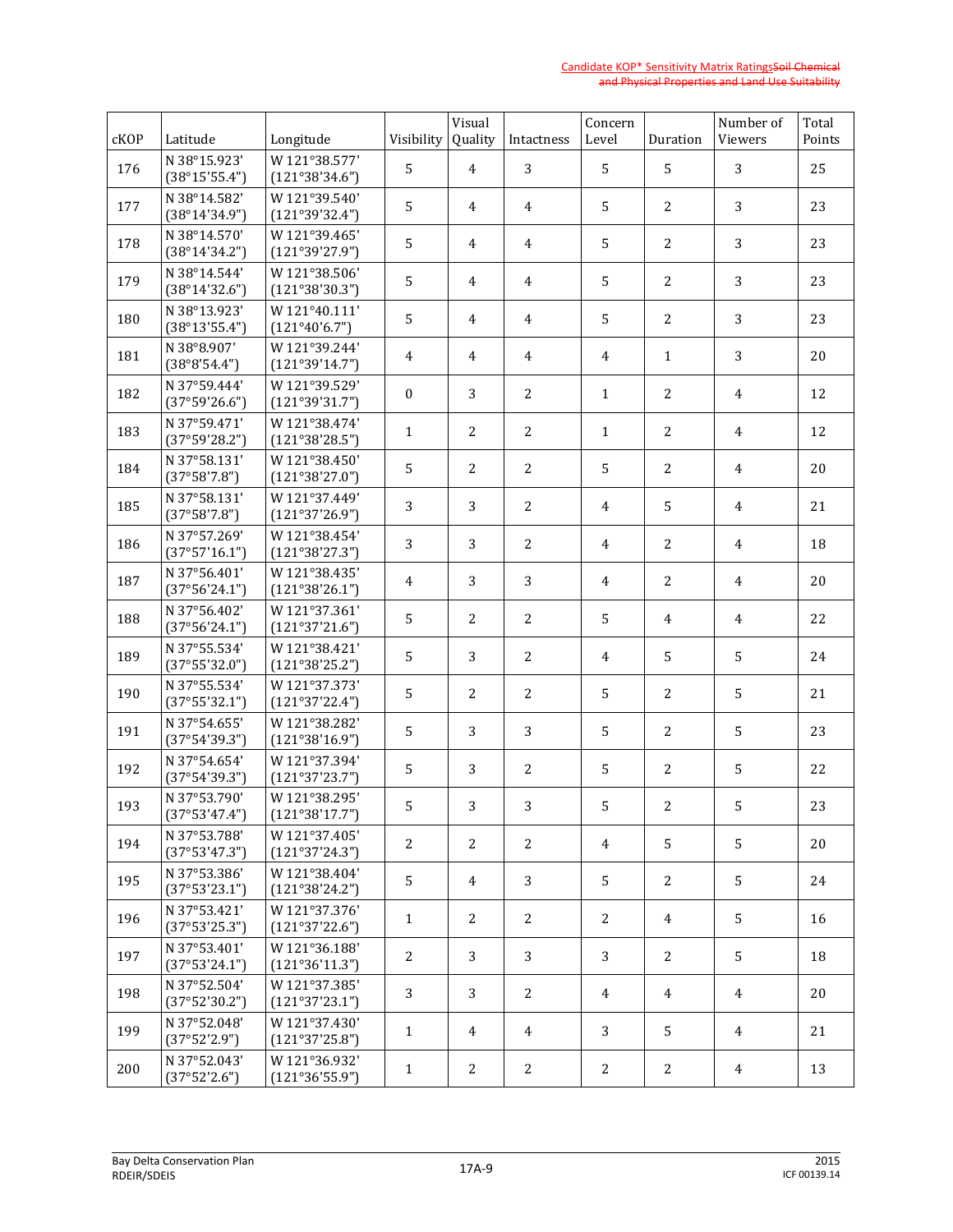| cKOP | Latitude                      | Longitude                       | Visibility       | Visual<br>Quality | Intactness     | Concern<br>Level | Duration       | Number of<br>Viewers | Total<br>Points |
|------|-------------------------------|---------------------------------|------------------|-------------------|----------------|------------------|----------------|----------------------|-----------------|
| 201  | N 38°15.819'<br>(38°15'49.2") | W121°31.457'<br>(121°31'27.4")  | $\boldsymbol{0}$ | 4                 | 4              | 3                | 2              | 3                    | 16              |
| 202  | N 38°15.702'<br>(38°15'42.1") | W121°31.430'<br>(121°31'25.8")  | $\boldsymbol{0}$ | 4                 | 4              | 3                | 5              | 3                    | 19              |
| 203  | N 38°15.547'<br>(38°15'32.8") | W121°31.102'<br>(121°31'6.1")   | $\mathbf{1}$     | 3                 | 4              | 3                | $\overline{2}$ | 3                    | 16              |
| 204  | N 38°15.534'<br>(38°15'32.0") | W121°31.061'<br>(121°31'3.7")   | 2                | 3                 | 3              | $\overline{4}$   | 5              | 3                    | 20              |
| 205  | N 38°15.358'<br>(38°15'21.5") | W121°30.835'<br>(121°30'50.1")  | 5                | 4                 | 4              | $\overline{2}$   | $\overline{2}$ | 3                    | 20              |
| 206  | N 38°15.073'<br>(38°15'4.3")  | W121°30.595'<br>(121°30'35.7")  | 5                | 4                 | 4              | 5                | 5              | 3                    | 26              |
| 207  | N 38°15.064'<br>(38°15'3.9")  | W121°30.591'<br>(121°30'35.5")  | 5                | 4                 | 4              | 5                | 5              | $\overline{4}$       | 27              |
| 208  | N 38°15.059'<br>(38°15'3.5")  | W121°30.584'<br>(121°30'35.1")  | 5                | 4                 | 4              | 5                | 5              | $\overline{4}$       | 27              |
| 209  | N 38°15.046'<br>(38°15'2.8")  | W121°30.611'<br>(121°30'36.6")  | 5                | 4                 | 4              | 5                | 5              | $\overline{4}$       | 27              |
| 210  | N 38°15.042'<br>(38°15'2.5")  | W121°30.619'<br>(121°30'37.1")  | 5                | 4                 | 4              | 5                | 4              | 4                    | 26              |
| 211  | N 38°14.998'<br>(38°14'59.9") | W121°30.596'<br>(121°30'35.8")  | 5                | 4                 | 4              | 5                | 4              | $\overline{4}$       | 26              |
| 212  | N 38°15.036'<br>(38°15'2.1")  | W 121°30.725'<br>(121°30'43.5") | 5                | 3                 | 3              | 5                | 5              | $\overline{4}$       | 25              |
| 213  | N 38°14.864'<br>(38°14'51.8") | W121°30.602'<br>(121°30'36.1")  | 5                | 3                 | 3              | 5                | $\overline{c}$ | $\overline{4}$       | 22              |
| 214  | N 38°14.825'<br>(38°14'49.5") | W121°30.580'<br>(121°30'34.8")  | 5                | $\overline{c}$    | $\overline{c}$ | 4                | 3              | $\overline{4}$       | 20              |
| 215  | N<br>38°14'43.34"N            | W121°30'9.76"W                  | 2                | 3                 | 4              | 3                | 3              | 2                    | 17              |
| 216  | N 38°14.830'<br>(38°14'49.8") | W 121°30.704'<br>(121°30'42.3") | 5                | 2                 | 2              | 5                | 2              | 4                    | 20              |
| 217  | N 38°14.725'<br>(38°14'43.5") | W 121°30.762'<br>(121°30'45.7") | 5                | 3                 | 3              | 5                | 4              | 4                    | 24              |
| 218  | N 38°14.618'<br>(38°14'37.1") | W 121°30.755'<br>(121°30'45.3") | 5                | 3                 | 3              | 5                | $\overline{4}$ | $\overline{4}$       | 24              |
| 219  | N 38°14.610'<br>(38°14'36.6") | W 121°30.875'<br>(121°30'52.5") | 5                | 3                 | 3              | 5                | 2              | 4                    | 22              |
| 220  | N 38°14.590'<br>(38°14'35.4") | W 121°30.820'<br>(121°30'49.2") | 5                | 4                 | 4              | 5                | $\overline{4}$ | $\overline{4}$       | 26              |
| 221  | N 38°14.581'<br>(38°14'34.9") | W121°30.801'<br>(121°30'48.0")  | 5                | 3                 | 4              | 5                | $\overline{4}$ | 4                    | 25              |
| 222  | N 38°14.578'<br>(38°14'34.7") | W121°30.909'<br>(121°30'54.5")  | 5                | 4                 | 4              | 5                | 4              | $\overline{4}$       | 26              |
| 223  | N 38°14.557'<br>(38°14'33.4") | W121°30.926'<br>(121°30'55.6")  | 5                | 4                 | 4              | 5                | $\mathbf{2}$   | $\overline{4}$       | 24              |
| 224  | N 38°14.553'<br>(38°14'33.2") | W121°30.927'<br>(121°30'55.6")  | 5                | 3                 | 3              | 5                | 2              | $\overline{4}$       | 22              |
| 225  | N 38°14.551'<br>(38°14'33.1") | W121°30.919'<br>(121°30'55.2")  | 5                | $\overline{4}$    | 3              | 5                | 2              | $\overline{4}$       | 23              |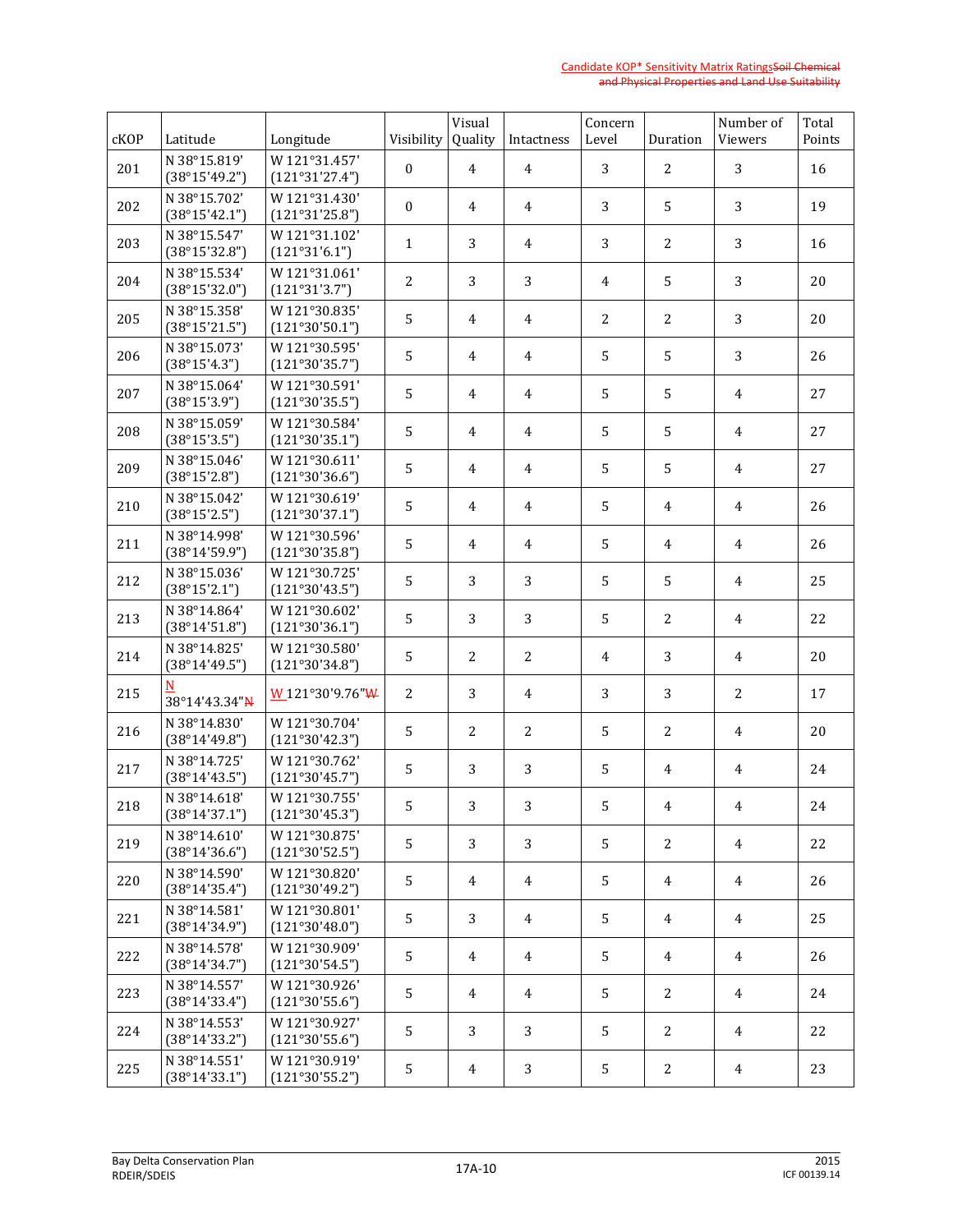| cKOP | Latitude                      | Longitude                       | Visibility     | Visual<br>Quality | Intactness     | Concern<br>Level | Duration       | Number of<br>Viewers | Total<br>Points |
|------|-------------------------------|---------------------------------|----------------|-------------------|----------------|------------------|----------------|----------------------|-----------------|
| 226  | N 38°14.545'<br>(38°14'32.7") | W 121°30.928'<br>(121°30'55.7") | 5              | 4                 | 3              | 5                | 2              | $\overline{4}$       | 23              |
| 227  | N 38°14.555'<br>(38°14'33.3") | W121°30.889'<br>(121°30'53.3")  | 5              | 4                 | 4              | 5                | 2              | $\overline{4}$       | 24              |
| 228  | N 38°14.509'<br>(38°14'30.6") | W121°30.875'<br>(121°30'52.5")  | 5              | 4                 | 3              | 5                | 2              | 4                    | 23              |
| 229  | N 38°14.487'<br>(38°14'29.2") | W121°30.885'<br>(121°30'53.1")  | 5              | 3                 | 3              | 5                | 2              | 4                    | 22              |
| 230  | N 38°14.463'<br>(38°14'27.8") | W121°31.041'<br>(121°31'2.5")   | 3              | 4                 | 4              | 5                | 2              | 4                    | 22              |
| 231  | N 38°14.453'<br>(38°14'27.2") | W121°31.058'<br>(121°31'3.5")   | 5              | 3                 | 3              | 5                | 2              | 4                    | 22              |
| 232  | N 38°14.409'<br>(38°14'24.6") | W121°31.159'<br>(121°31'9.5")   | 5              | 4                 | $\overline{4}$ | 5                | 2              | 3                    | 23              |
| 233  | N 38°14.405'<br>(38°14'24.3") | W121°31.223'<br>(121°31'13.4")  | 5              | 4                 | $\overline{4}$ | 5                | $\overline{2}$ | 3                    | 23              |
| 234  | N 38°14.396'<br>(38°14'23.7") | W 121°31.368'<br>(121°31'22.1") | 5              | 4                 | $\overline{4}$ | 5                | $\overline{2}$ | 3                    | 23              |
| 235  | N 38°14.382'<br>(38°14'22.9") | W 121°31.518'<br>(121°31'31.1") | 5              | 4                 | $\overline{4}$ | 5                | 5              | 3                    | 26              |
| 236  | N 38°14.275'<br>(38°14'16.5") | W 121°31.072'<br>(121°31'4.3")  | 5              | 4                 | 4              | 5                | $\overline{2}$ | 3                    | 23              |
| 237  | N 38°14.273'<br>(38°14'16.4") | W121°31.015'<br>(121°31'0.9")   | 5              | 3                 | 3              | 5                | $\overline{2}$ | 3                    | 21              |
| 238  | N 38°14.238'<br>(38°14'14.3") | W 121°31.080'<br>(121°31'4.8")  | 5              | 4                 | 4              | 5                | $\overline{2}$ | 3                    | 23              |
| 239  | N 38°13.543'<br>(38°13'32.6") | W 121°29.542'<br>(121°29'32.5") | 5              | 3                 | 3              | 4                | $\overline{2}$ | 3                    | 20              |
| 240  | N 38°13.538'<br>(38°13'32.3") | W 121°29.451'<br>(121°29'27.0") | 5              | 3                 | 3              | 4                | 4              | 3                    | 22              |
| 241  | $N.38^\circ$<br>$6'59.31''$ N | W121°39'3.41"W                  | $\overline{4}$ | 4                 | 4              | 3                | 2              | $\mathbf{1}$         | 18              |
| 242  | N 38°6.563'<br>(38°6'33.8")   | W 121°41.788'<br>(121°41'47.3") | $\mathbf{0}$   | 3                 | 3              | 4                | 3              | 3                    | 16              |
| 243  | N 38°6.432'<br>(38°6'25.9")   | W 121°41.726'<br>(121°41'43.6") | 4              | 3                 | 3              | 5                | 3              | 3 <sup>1</sup>       | 21              |
| 244  | N 38°6.423'<br>(38°6'25.4")   | W121°41.719'<br>(121°41'43.1")  | 4              | 4                 | 4              | 5                | 3              | 3                    | 23              |
| 245  | N 38°6.396'<br>(38°6'23.8")   | W 121°41.731'<br>(121°41'43.9") | 4              | 4                 | 4              | 5                | 3              | 3                    | 23              |
| 246  | N 38°6.359'<br>(38°6'21.5")   | W121°41.757'<br>(121°41'45.4")  | 5              | 4                 | $\overline{4}$ | 5                | 3              | 3                    | 24              |
| 247  | N 38°6.351'<br>(38°6'21.1")   | W 121°41.765'<br>(121°41'45.9") | 5              | 4                 | $\overline{4}$ | 5                | 3              | 3                    | 24              |
| 248  | N 38°6.348'<br>(38°6'20.9")   | W 121°41.799'<br>(121°41'48.0") | 5              | 4                 | 3              | 5                | 3              | 3                    | 23              |
| 249  | N 38°6.350'<br>(38°6'21.0")   | W121°41.840'<br>(121°41'50.4")  | 5              | 4                 | 3              | 5                | 3              | 3                    | 23              |
| 250  | N 38°6.353'<br>(38°6'21.2")   | W121°41.859'<br>(121°41'51.6")  | 5              | 4                 | 3              | 5                | 3              | 3                    | 23              |